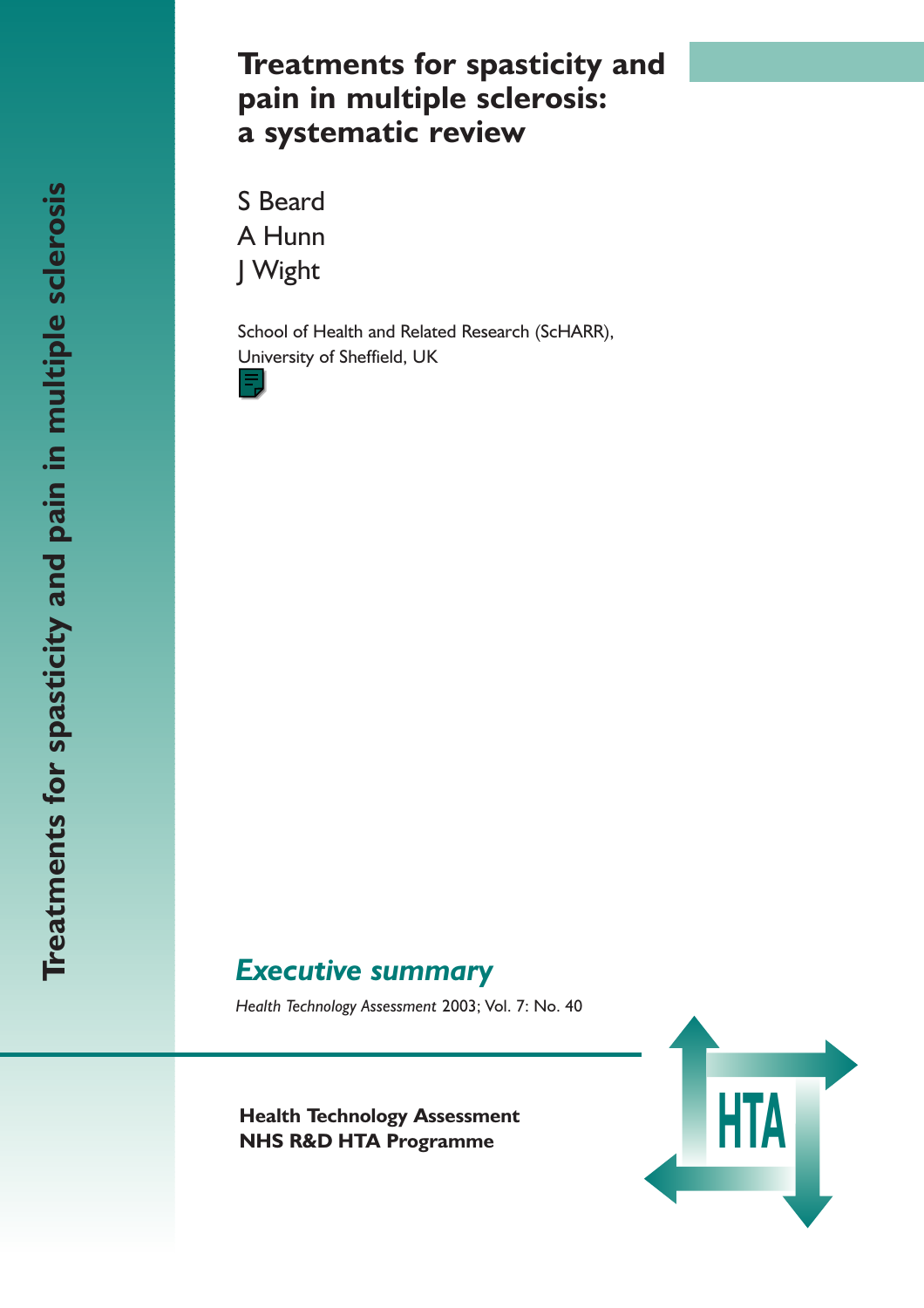

## **Background**

Multiple sclerosis (MS) is one of the commonest neurological conditions of young adults in the Western world, with an estimated 58,000–63,000 people with the disease in England and Wales. Pain and spasticity are two of the commonest symptoms from which people with MS suffer. A recent survey of members by the MS Society found that 54% reported pain as a current symptom and 74% spasticity. The importance of these symptoms is not simply because of their frequency, but also because of the impact they have on daily life. As the disease progresses, so does the spasticity, resulting in muscle spasms, immobility, disturbed sleep and pain. Disability resulting from spasticity can lead to patients requiring extensive nursing care.

Pain can be caused by a variety of factors including spasticity itself, in addition to neuronal damage due to the disease process. Not uncommonly, it may be musculoskeletal in origin, arising as a result of abnormal posture following the disability caused by MS.

### **Methods**

A systematic review was undertaken to identify what treatments are available for the management of pain and spasticity in MS and to evaluate clinical and cost effectiveness through assessment of the best available evidence. The scope of the review was limited to the consideration of drug treatments. It did not include non-drug therapy or surgical treatments. It did not consider cannabinoids, clinical trials of which were ongoing at the time of the review. Reviews of the treatment of spasticity and pain when due to other aetiologies were also sought and their conclusions were examined for consistency with the conclusions in the primary studies identified.

### **Results**

#### **Spasticity**

Systematic searches for evidence relating to the treatment of spasticity identified 15 interventions for inclusion:

- baclofen (Lioresal)
- dantrolene (Dantrium)
- tizanidine (Zanaflex)
- diazepam
- gabapentin (Neurontin)
- botulinum toxin (BT) (Botox, Dysport)
- intrathecal baclofen (Lioresal Intrathecal)
- phenol
- threonine
- vigabatrin
- clonidine
- methylprednisone
- cyproheptadine
- magnesium
- ketazolam.

Sixty-seven papers, 41 of which were described as double-blind randomised controlled trials (RCTs), were included in the review of spasticity. Overall, the quality of the studies was poor. A wide variety of outcome measures were used. In cases where the same outcome measures were used, there were inconsistencies in the application of instruments and analysis of results across studies.

There is limited evidence of the effectiveness of four oral drugs for spasticity: baclofen, dantrolene, diazepam and tizanidine. All appear to be approximately equally effective at reducing spasticity when assessed clinically, although in no case is there any good evidence of functional benefit. Tizanidine appears to be no more effective than comparator drugs such as baclofen. Tizanidine has a slightly different side-effects profile in that the main side-effect of tizadine is a dry mouth. Despite claims that it causes less muscle weakness, there was very little evidence that tizanidine performed any better in this respect than other drugs, although it is more expensive. The findings of this review are consistent with reviews of the same treatments for spasticity derived from other aetiologies.

There is no good evidence of effectiveness for gapapentin, threonine, vigabatrin, methylprednisolone, cyprohepladine or magnesium.

There is good evidence that both BT and intrathecal baclofen are effective in reducing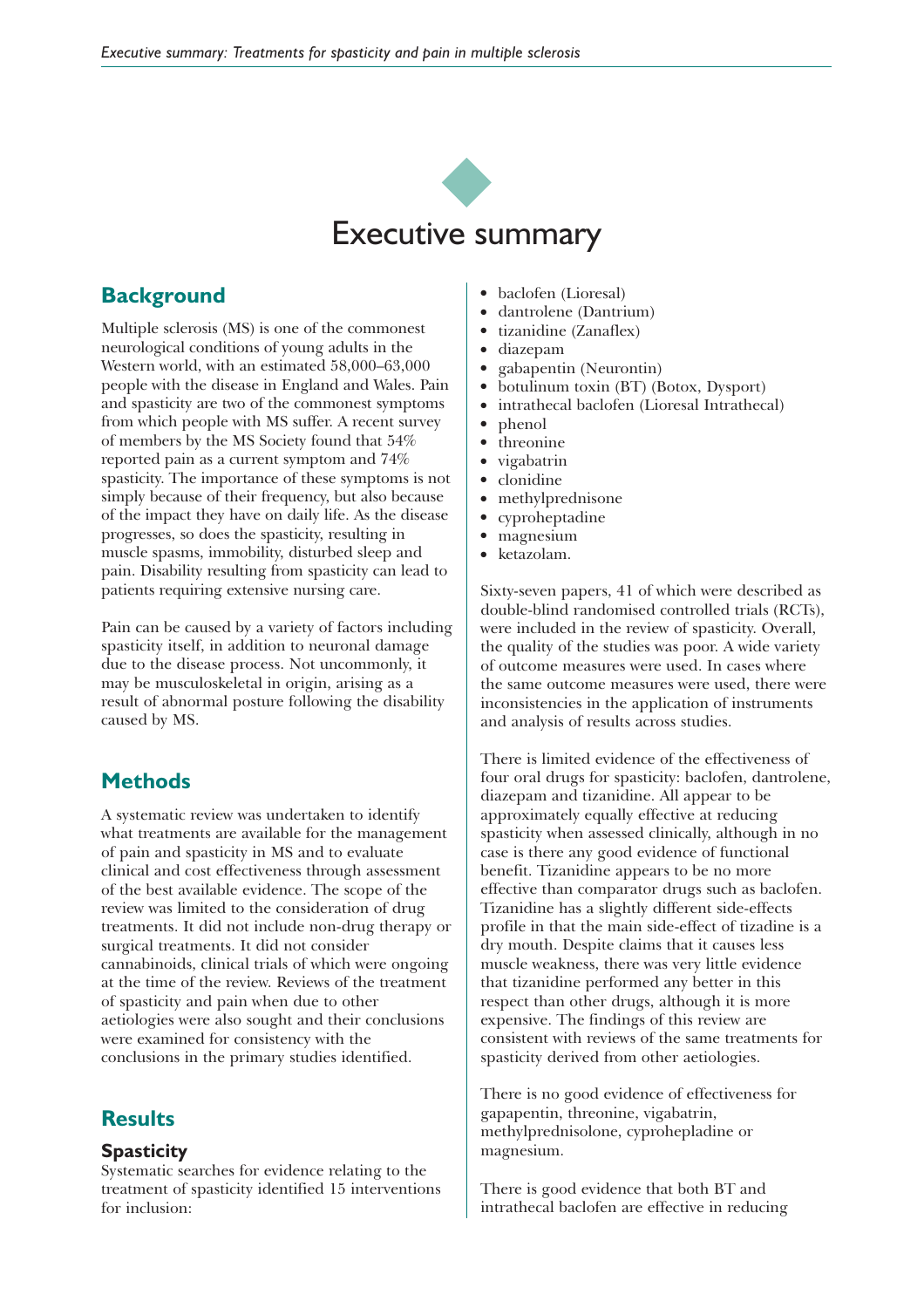spasticity, and both are associated with functional benefit. However, they are invasive, and substantially more expensive. Their use is most appropriately restricted to people with severe disabling spasticity.

### **Pain**

Systematic searches for evidence relating to the treatment of pain identified 15 interventions:

- carbamazepine
- phenytoin
- gabapentin
- lamotrigine
- tricyclic antidepressants
- steroids
- baclofen
- intrathecal baclofen
- amantadine
- misoprostol
- octreotide
- bupivacaine
- acetazolamide
- lidocaine
- mexiletine.

Thirty-three studies were included in the review of pain. None of the studies were RCTs designed specifically to evaluate the alleviation of pain in patients with MS. The majority of papers were non-systematic reviews, small case series or individual case reports. There was no consistency regarding the use of validated outcome measures. Most papers recorded only that pain had or had not been relieved.

#### **Cost-effectiveness and clinical effectiveness**

In the absence of formal research of any quality in this area, it is not possible to draw conclusions regarding the effectiveness or otherwise of the interventions identified.

Evidence relating to the cost-effectiveness of treatments was extremely limited. In the review of spasticity, five health economic evaluations of intrathecal baclofen were identified. No studies relating to the remaining treatments were identified. The five studies suggested that although expensive, the use of intrathecal baclofen may be associated with significant savings in hospitalisation costs in relation to bed-bound

patients who are at risk of developing pressure sores, thus enhancing its cost-effectiveness. No studies of cost-effectiveness were identified in the review of pain.

There is evidence, albeit limited, of the clinical effectiveness of baclofen, dantrolene, diazepam, tizanidine, intrathecal baclofen and BT and of the potential cost-effectiveness of intrathecal baclofen in the treatment of spasticity in MS. Owing to the paucity and poor quality of evidence identified in this review, no further conclusions regarding the clinical or cost-effectiveness of the remaining interventions for pain or spasticity can be drawn.

## **Conclusions**

Many of the interventions identified are not licensed for the alleviation of pain or spasticity in MS. In addition, the lack of evidence relating to their effectiveness may militate against them being used consistently across the NHS. Lastly, the licensing and forthcoming availability of trial evidence relating to the use of cannabinoids in the alleviation of symptoms relating to MS may mean that we are in the ironic position of having better evidence of the effectiveness of new treatments than of any of the currently used drugs.

## **Recommendations for research**

The following areas are suggested for further research:

- Double-blind RCTs, with adequate power and follow-up, of interventions used in current practice for the alleviation of pain and spasticity in MS. Outcomes should include functional benefit and impact on quality of life.
- Development and validation of outcomes measures for pain and spasticity.
- Cost–utility studies.

## **Publication**

Beard S, Hunn A, Wight J. Treatments for spasticity and pain in multiple sclerosis: a systematic review. *Health Technol Assess* 2003;**7**(40).